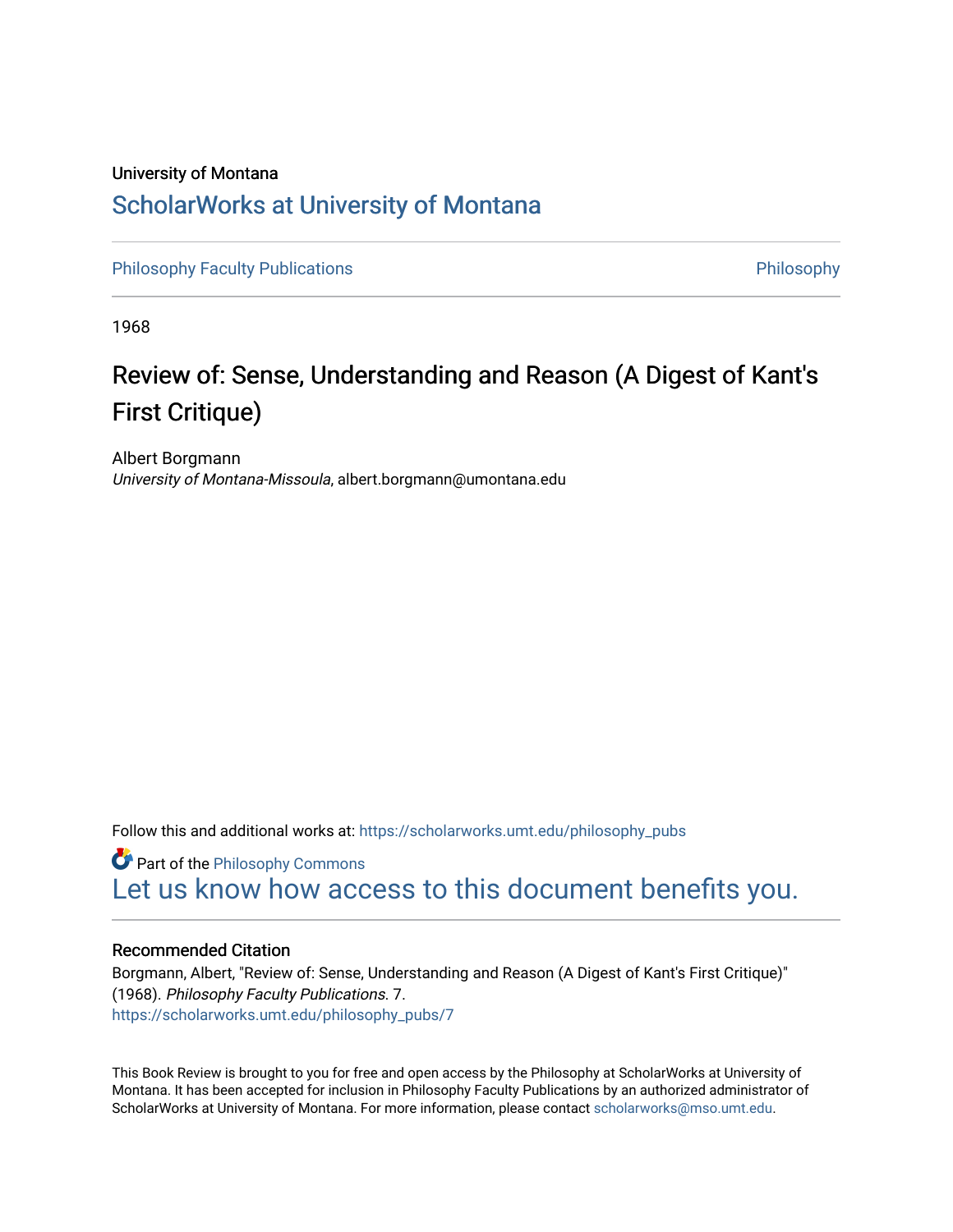**be consciously aware of the strengths and weaknesses of his approach. Further, each field poses its own particular problems which are dealt with individually as a result of the great variety of articles. The caliber of the contributors combines with the importance of the subject to make this book a significant contribution to the general study of religion.** 

> **T. G. O'CONNOR University of Hawaii**

**SENSE, UNDERSTANDING AND REASON (A DIGEST OF KANT'S FIRST CRITIQUE). By N. A. Nikam. New York: Asia Publishing House, 1966. Pp. ix + 140. (Price not given.)** 

**Because of the ever more numerous and detailed studies of Kant's first Critique, the writing of a succinct exposition of the Critique has become an ever more urgent and difficult task. N. A. Nikam has met that demand to the extent that he has furnished a generally faithful and useful account of the Critique's main arguments. The presentation follows the line of argument as found in the Critique with two exceptions: In Nikam's discussion the transcendental deduction of the categories precedes the metaphysical one; the various investigations of the self are concentrated in the discussion of the paralogisms.** 

**There are limitations to the usefulness of the book. Some are technical. There are hardly any verifiable references to the original text, so that the student is unable to use Nikam's digest as a guide to the pivotal passages in the (very unevenly structured) Critique. There are no references to secondary sources which would indicate what is generally accepted in Kant scholarship and what is disputed. Other deficiencies are stylistic. Some parts are needlessly repetitious (pp. 7, 13, 14) while others are elliptical to the point of being unintelligible (pp. 19, 29, 30, 85, 110). In the latter category, there are assertions that would require an elaborate argument in order to appear plausible. In the absence of such arguments, many would say that these assertions are simply careless or mistaken. Finally, there are systematic shortcomings. One fundamental claim and intent of the Critique is quite disregarded. It is Kant's attempt to go beyond the philosophical concern with things and problems to the conditions of the possibility of things and problems. This is the transcendental step that Kant takes. Nikam explicitly identifies "transcendental" with "a priori" (pp. 4-5), whereas Kant, being notoriously lax with terms though nonetheless rigorous in his thinking, incidentally uses these terms as synonyms. Nikam's identification quite consistently leads to an interpretation of the transcendental deduction as the establishing of a hypothesis that explains the facts of knowledge, a hypothesis that can be checked against these facts (pp. 46-47). But what Kant wanted to show was that the categories (Nikam's "antecedent conditions") are fundamentally and necessarily constitutive of every fact so that without and prior to the categories we have no access to facts nor to a method of verification in Nikam's sense. Kant's enterprise might be inherently impossible, but that would have had to be argued explicitly. Apart**